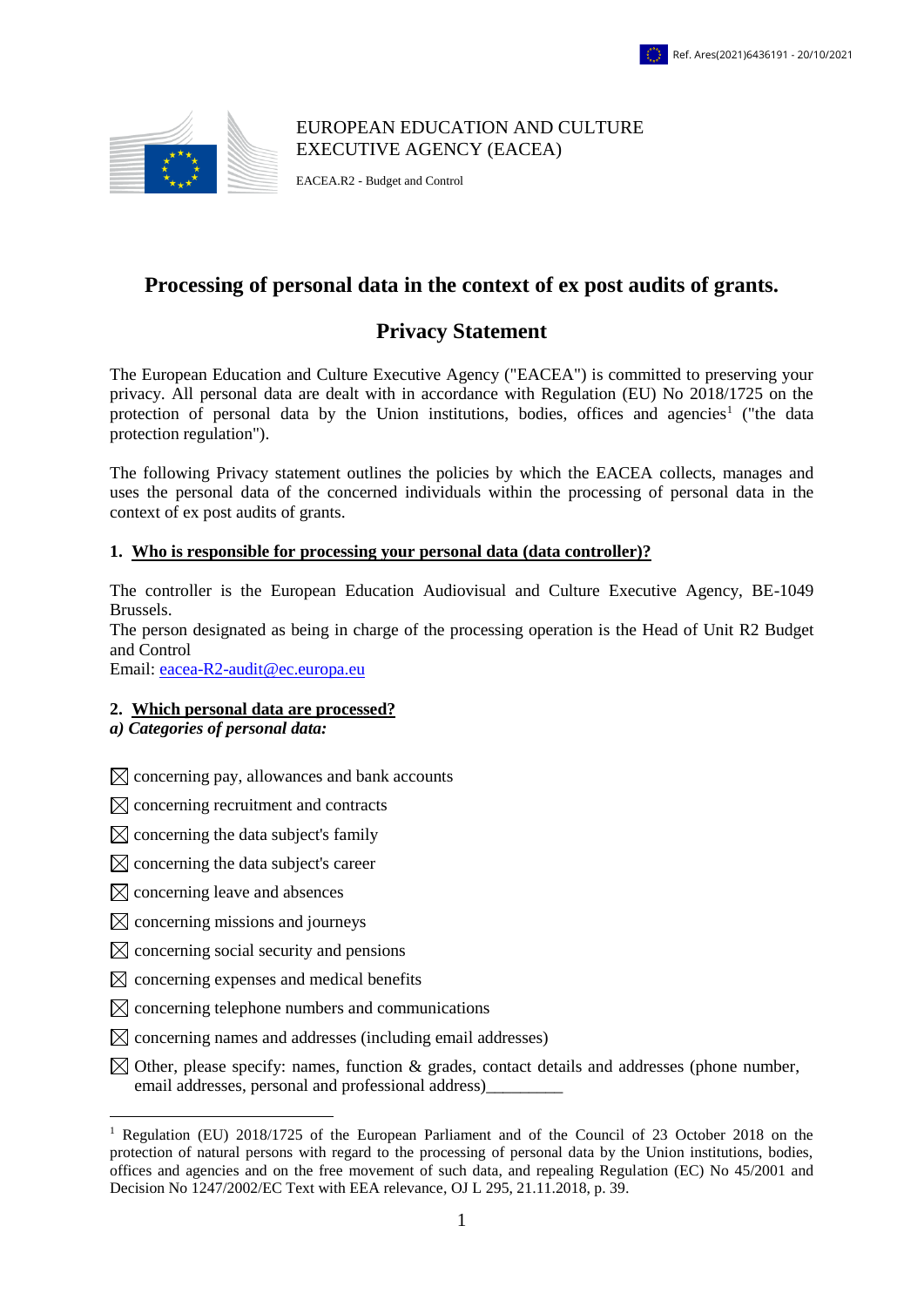## *b) Categories of personal data processing likely to present specific risks:*

 $\boxtimes$  data relating to suspected offences, offences, criminal convictions or security measures: processing of such data is purely incidental, but might take place in case of exclusion as provided for by Financial Regulation

#### *c) Categories of personal data whose processing is prohibited, with exceptions (art. 10):*

Auditors might have access to such data but they are disregarded as they are not the scope of their audit.

*d) Specify any additional data or explanatory information on the data being processed, if any:*  Performance, Audit and Internal Control sector team of unit R2 keeps two categories of data, i.e. a) project data (e.g. project number and type, global budget, etc.) and b) data of beneficiary (such as address of the organisation, name, contact details of the persons responsible for the projects, personal data linked to audit findings)

The categories of data contained in documents may vary depending on the nature of the project and the matter being audited.

#### **3. For which purpose do we process your data?**

The ex post audits of grant agreements and decisions aim at verifying beneficiaries' or subcontractors' or third parties' compliance with all contractual provisions (including financial provisions), in view of checking that the provisions of the grant agreement or decision were properly implemented and in view of assessing the legality and regularity of the transactions underlying the implementation of the Union budget.

Ex-post audits are mainly outsourced to external audit firms but could be carried out directly by EACEA staff ("own-resource-audits").

#### **4. Who has access to your personal data and to whom is it disclosed?**

Access to your personal data may be given on a need-to know basis to the following recipients:

- Designated staff of EACEA such as:

- Financial/project/legal officers in EACEA;
- Authorised financial officers of unit R2 of EACEA:
- Authorised Officers by (sub-) Delegation in EACEA (Director, Heads of Department, Heads of Unit , Heads of sector);

- External auditors (processors) acting on behalf of EACEA, and their subcontractors if any;

- European Commission, such as DGs and Commission services in charge of ex-post controls, IAS auditors

In case of control or dispute the bodies in charge of a monitoring and/or inspection task in accordance with EU law (OLAF, European Court of Auditors, Ombudsman, EDPS, Internal Audit Service of the Commission, etc.).Data may be transferred to EU and national public authorities in the framework of a particular inquiry in accordance with Union or Member State law .e.g. OLAF, EPPO, Internal Audit Service of the Commission, European Court of Auditors, Ombudsman, EDPS, IDOC, national authority, the European Court of Justice or a national judge etc.) as well as to the lawyers and the agents of the parties in case of a legal procedure.

Personal data can be transferred to the UK based on the Commission Implementing Decision C(2021) 4800, pursuant to Regulation (EU) 2016/679 of the European Parliament and of the Council on the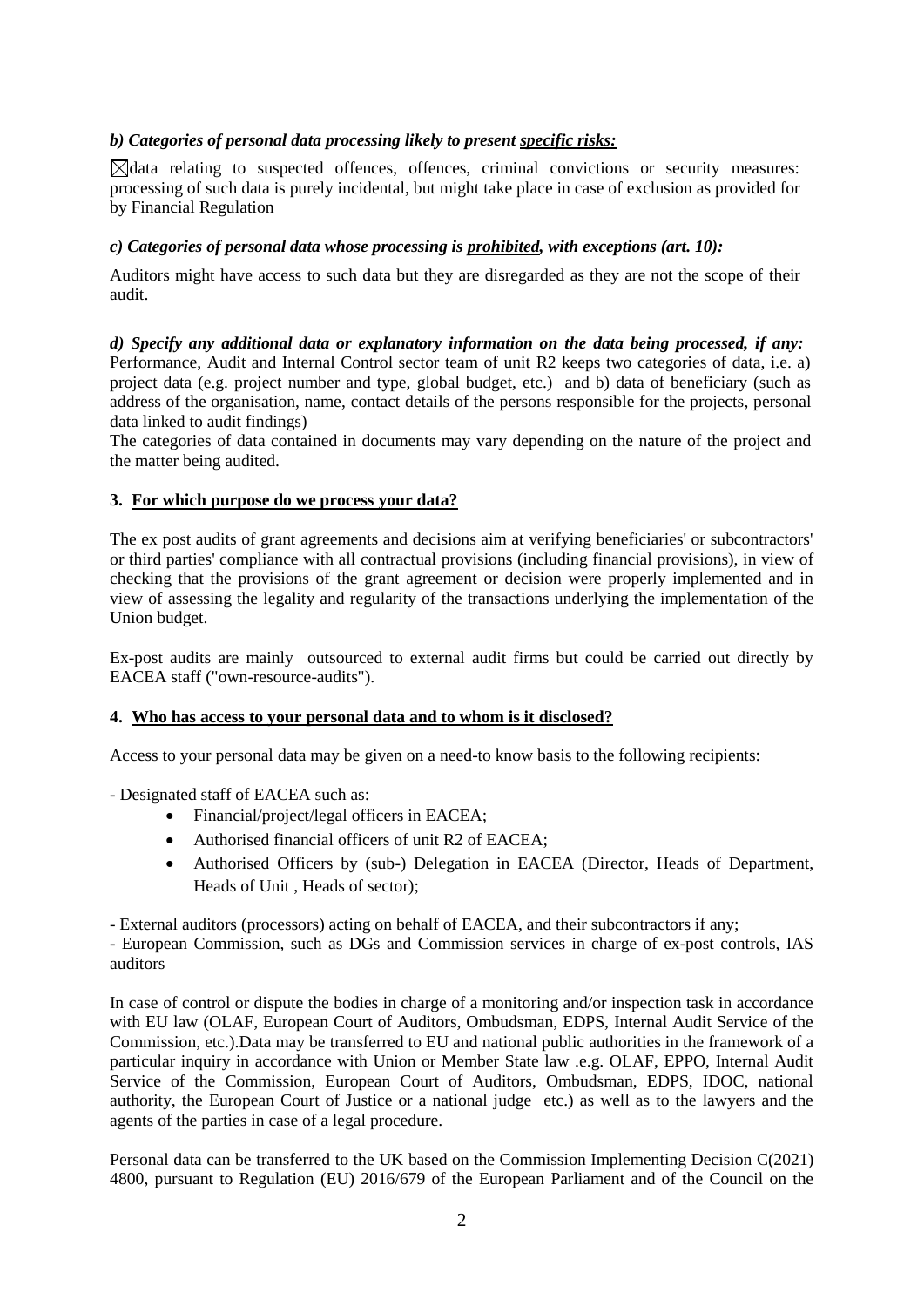adequate protection of personal data by the United Kingdom, to the extent that the adequacy decision is respected by the recipient and remains valid.

Furthermore, EACEA can authorise transfers into third countries other than UK which do not have adequacy decisions in case the audited entity is based into a third country and the contractor needs to recruit a local auditor to partly or fully carry out the audit. Such transfers will be based on a derogation of Article 50(b) (transfer necessary to perform a contract between data subjects and the controller), and  $50(1)(d)$  (transfer is necessary for important reason of public interest recognised by EU law, which in this case is the Financial Regulation).

## **5. How long do we keep your personal data?**

Data are retained for a maximum period of five 10 years starting from the closure of the annual audit plan file where audit information are stored. This is in compliance with the Common Retention List (CRL)– Commission Decision SEC/2019/900 of 0925/074/2019, Annex 1, point 7.1.34.9.

Data are retained for 10 years after the annual audit plan file is closed on condition that no contentious issues occurred; in this case, data will be kept until the end of the last possible legal procedure. After that, they may be transferred to the Historical Archives of the EC (as indicated in the Commission Common retention list).

## **6. What are your rights concerning your personal data and how can you exercise them?**

Under the provisions of the data protection regulation, you have the right to:

- Request to access the personal data EACEA holds about you;
- Request a rectification of your personal data where necessary;
- Request the erasure of your personal data;
- Request the restriction of the processing of your personal data;
- Request to receive or to have your data transferred to another organization in commonly used machine readable standard format (data portability).

As this processing of your personal data is based on point of Article 5(1)(a) of the data protection regulation, please note that you have the right to object to processing of your personal data on grounds relating to your particular situation under the provisions of Article 23 of the data protection regulation.

Article 25 of Regulation (EU) 2018/1725 provides that, in matters relating to the operation of EU institutions and bodies, the latter can restrict certain rights of individuals in exceptional circumstances and with the safeguards laid down in that Regulation. Such restrictions are provided for in internal rules adopted by EACEA and published in the [Official Journal of the European Union](https://eur-lex.europa.eu/legal-content/EN/TXT/?uri=CELEX:32021Q0317%2801%29) [\(https://eur](https://eur-lex.europa.eu/legal-content/EN/TXT/?uri=CELEX:32021Q0317%2801%29)[lex.europa.eu/legal-content/EN/TXT/?uri=CELEX:32021Q0317%2801%29\)](https://eur-lex.europa.eu/legal-content/EN/TXT/?uri=CELEX:32021Q0317%2801%29).

Any such restriction will be limited in time, proportionate and respect the essence of the abovementioned rights. It will be lifted as soon as the circumstances justifying the restriction are no longer applicable. You will receive a more specific data protection notice when this period has passed.

As a general rule you will be informed on the principal reasons for a restriction unless this information would cancel the effect of the restriction as such.

You have the right to make a complaint to the EDPS concerning the scope of the restriction.

## **7. Your right to have recourse in case of conflict on any personal data issue**

In case of conflict on any personal data protection issue you can address yourself to the Controller at the above mentioned address and functional mailbox.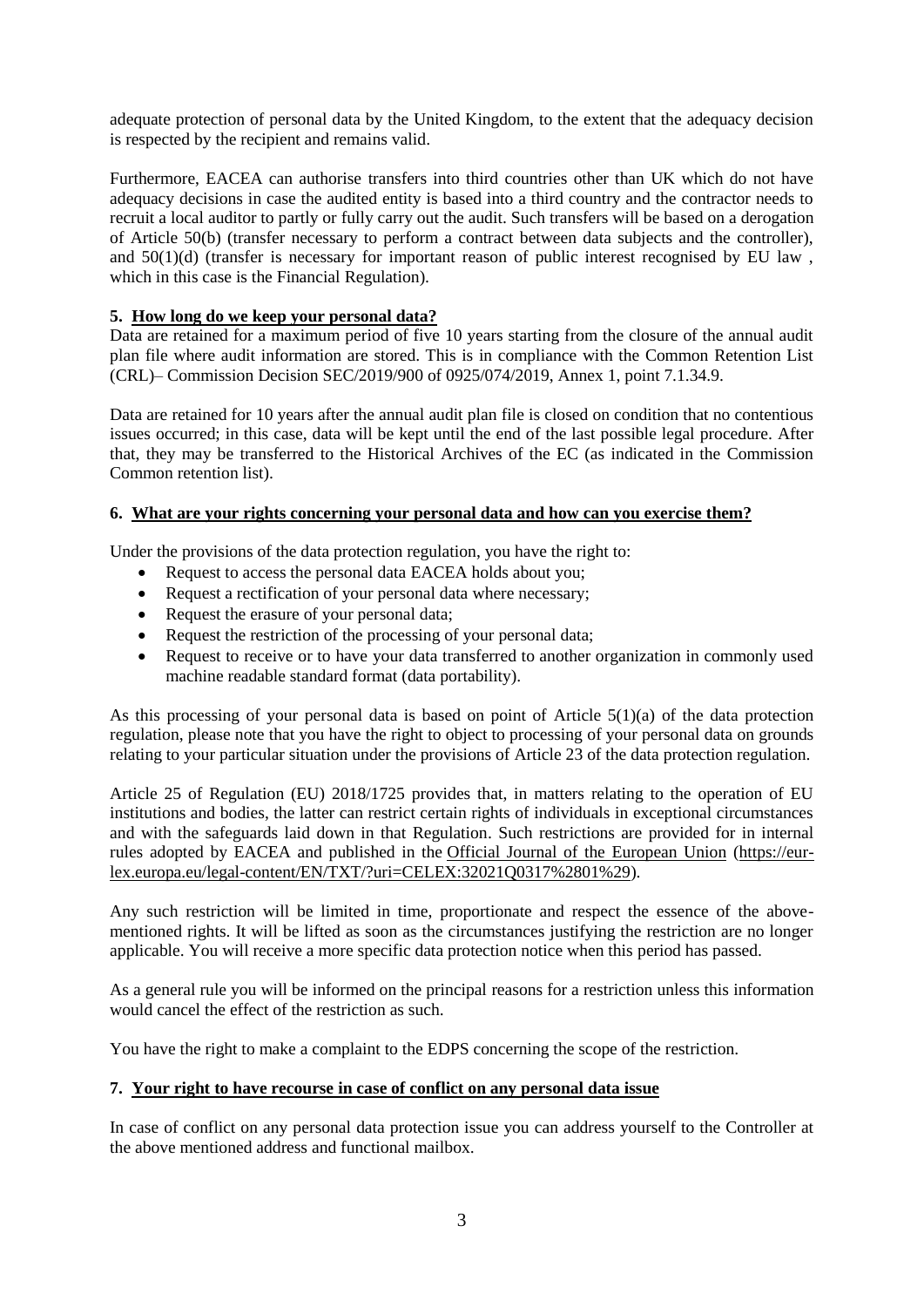You can also contact the Data Protection Officer of EACEA at the following email address: [eacea](mailto:eacea-data-protection@ec.europa.eu)[data-protection@ec.europa.eu.](mailto:eacea-data-protection@ec.europa.eu)

You may lodge a complaint with the European Data Protection Supervisor at any time: http:/[/www.edps.europa.eu](http://www.edps.europa.eu/).

#### **8. On which legal basis are we processing your personal data?**

The processing of personal data is based on the following provisions of art. 5(1) of Regulation 2018/1725:

(a) processing is necessary for the performance of a task carried out in the public interest or in the exercise of official authority vested in the Union institution or body (to be laid down in Union Law); (a2) including processing of personal data necessary for the management and functioning of the Union

Institutions or bodies

(b)processing is necessary for compliance with a legal obligation to which the controller is subject (to be laid down in Union Law)- (Art. 74(6) of the Financial Regulation 2018/1046);;

(c)processing is necessary for the performance of a contract to which the data subject is party or in order to take steps at the request of the data subject prior to entering into a contract;

International transfers are based on Article 47 (Transfers on the basis of an adequacy decision), Article 50(1)(b) (transfer necessary to perform a contract between data subjects and the controller), and/or 50(1)(d) (transfer is necessary for important reason of public interest recognised by EU law) .

Legal basis under Article  $5(1)(a)$  of the Regulation:

Regulation (EU, Euratom) 2018/1046 of the European Parliament and of the Council of 18 July 2018 on the financial rules applicable to the general budget of the Union, amending Regulations (EU) No 1296/2013, (EU) No 1301/2013, (EU) No 1303/2013, (EU) No 1304/2013, (EU) No 1309/2013, (EU) No 1316/2013, (EU) No 223/2014, (EU) No 283/2014, and Decision No 541/2014/EU and repealing Regulation (EU, Euratom) No 966/2012

Commission Implementing Decision (EU) 2021/173 of 12 February 2021 establishing the European Climate, Infrastructure and Environment Executive Agency, the European Health and Digital Executive Agency, the European Research Executive Agency, the European Innovation Council and SMEs Executive Agency, the European Research Council Executive Agency, and the European Education and Culture Executive Agency and repealing Implementing Decisions 2013/801/EU, 2013/771/EU, 2013/778/EU, 2013/779/EU, 2013/776/EU and 2013/770/EU.

Commission Decision C(2021)951 and its annexes delegating powers to EACEA for the management of programmes in the MFF 2021-2027.

Regulation (EU) No 1288/2013 of the European Parliament and of the Council of 11 December 2013 establishing 'Erasmus+': the Union programme for education, training, youth and sport and repealing Decisions No 1719/2006/EC, No 1720/2006/EC and No 1298/2008/EC;

Regulation (EU) 2021/817 of the European Parliament and of the Council of 20 May 2021 establishing Erasmus+: the Union Programme for education and training, youth and sport and repealing Regulation (EU) No 1288/2013, OJ L 189, 28.5.2021, p. 1–33

Regulation (EU) 2018/1475 of the European Parliament and of the Council of 2 October 2018 laying down the legal framework of the European Solidarity Corps and amending Regulation (EU) No 1288/2013, Regulation (EU) No 1293/2013 and Decision No 1313/2013/EU

Regulation (EU) 2021/888 of the European Parliament and of the Council of 20 May 2021 establishing the European Solidarity Corps Programme and repealing Regulations (EU) 2018/1475 and (EU) No 375/2014 (Text with EEA relevance)